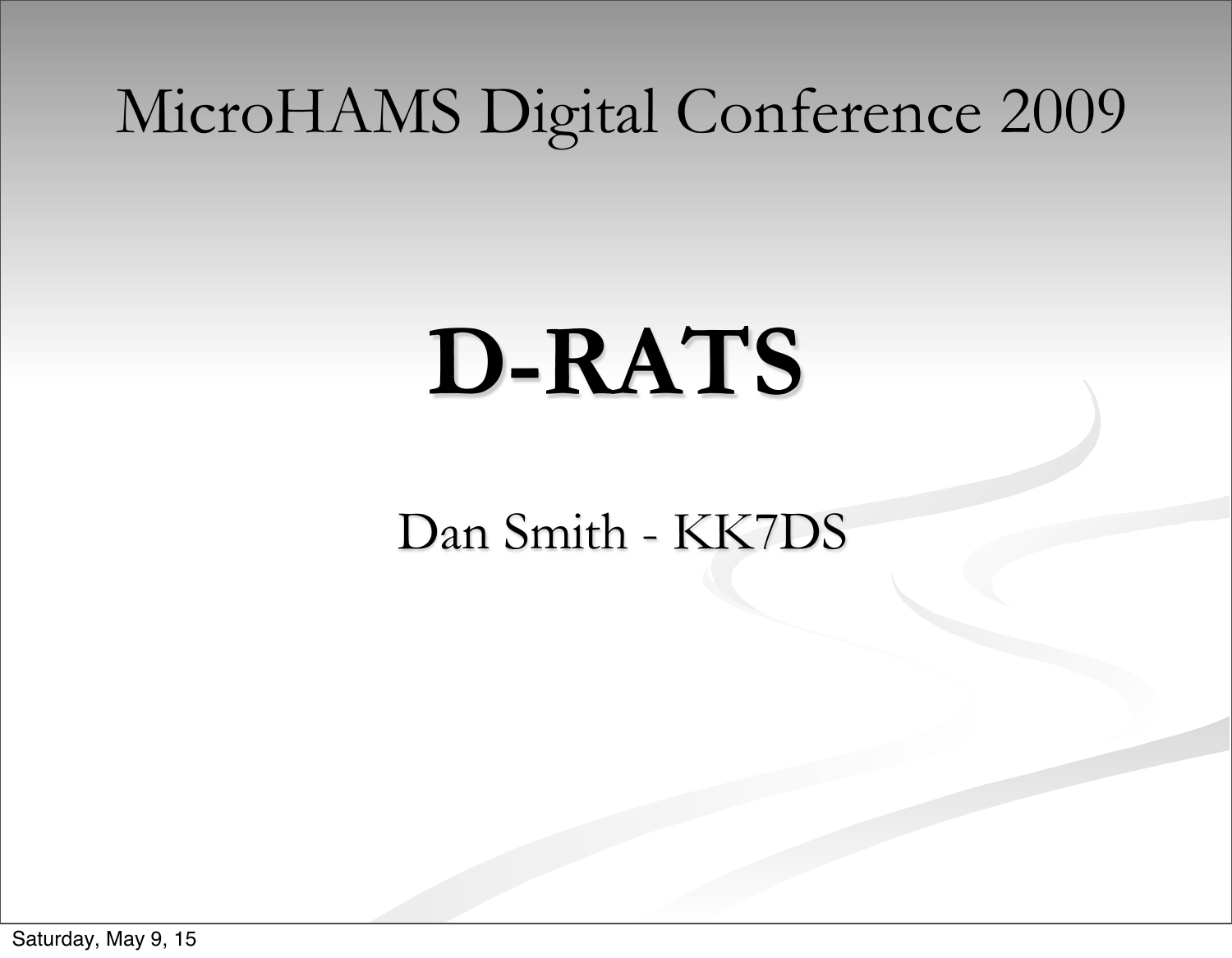## **Outline**

- What is D-STAR?
- What is D-RATS?
	- ! Goal
	- **I** Messaging
	- ! Files and Images
	- **Positional Awareness**
	- Future
- **I**mplementation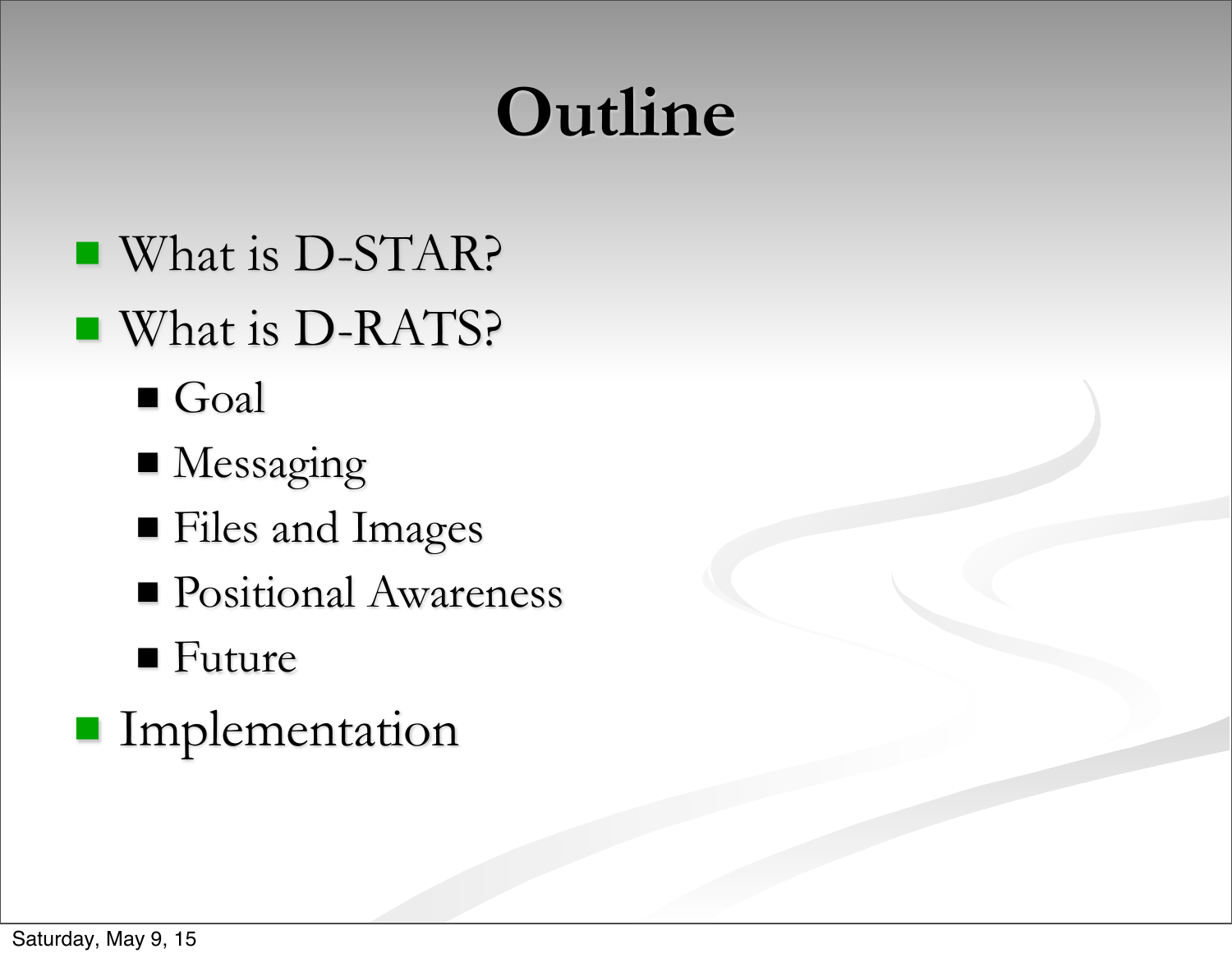### **What is D-STAR?**

- **Purely digital mode**
- **Simultaneous voice and data**
- High-speed (DD) and Low-speed (DV)
- **EX** Repeater and gateway infrastructure
- $\blacksquare$  All DV radios can do ~950bps data
	- No modem required
	- I Just a serial port (no framing, ECC, etc)
	- lacks-bit safe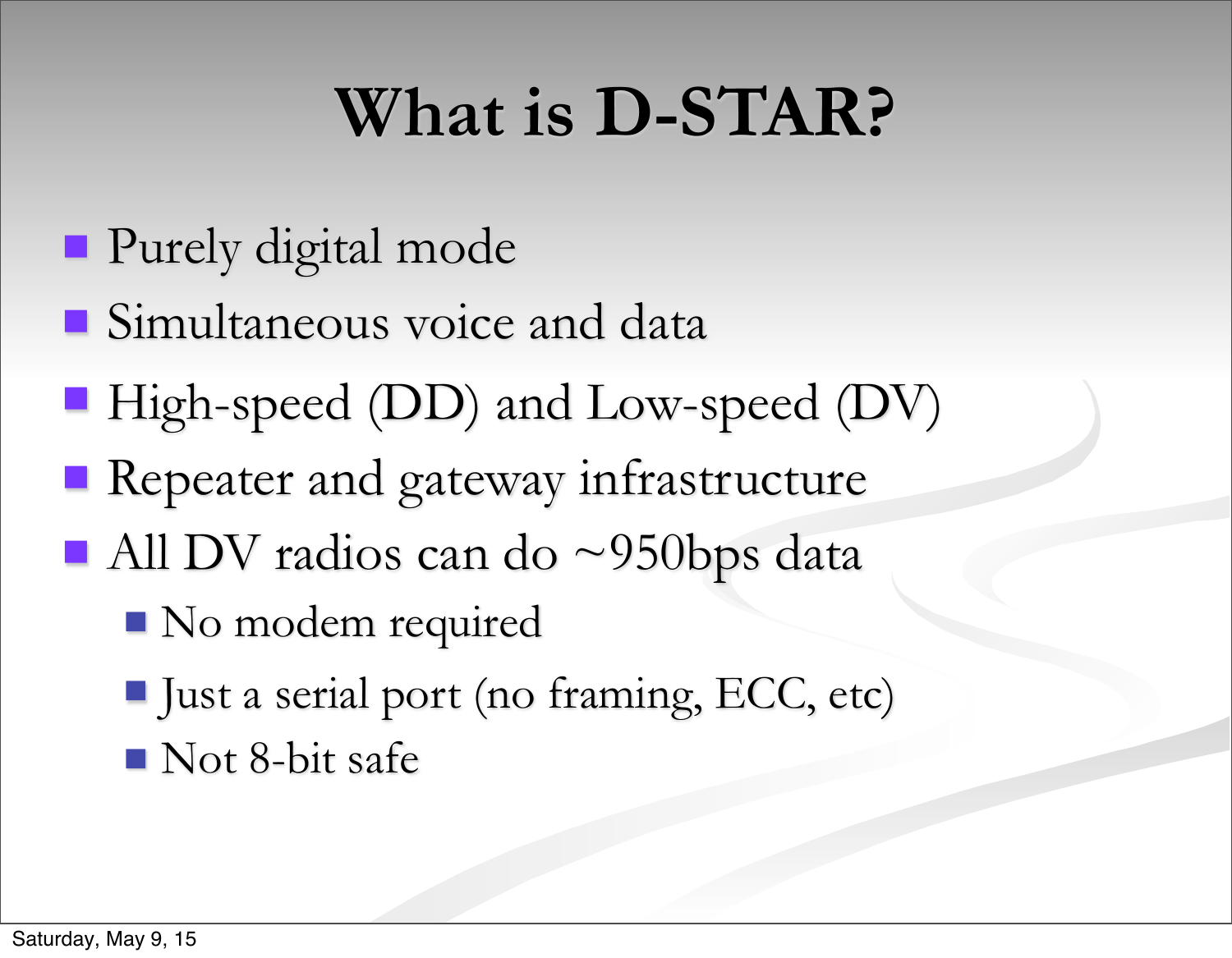#### **What is D-RATS (Goal)**

- All-in-one tool for D-STAR data ops
- **Provide real uses for data channel**
- **I** Oriented at EmComm
- lacktriangleright No dependence on infrastructure
	- **De Originally targeted for simplex**
	- All network interaction at endpoints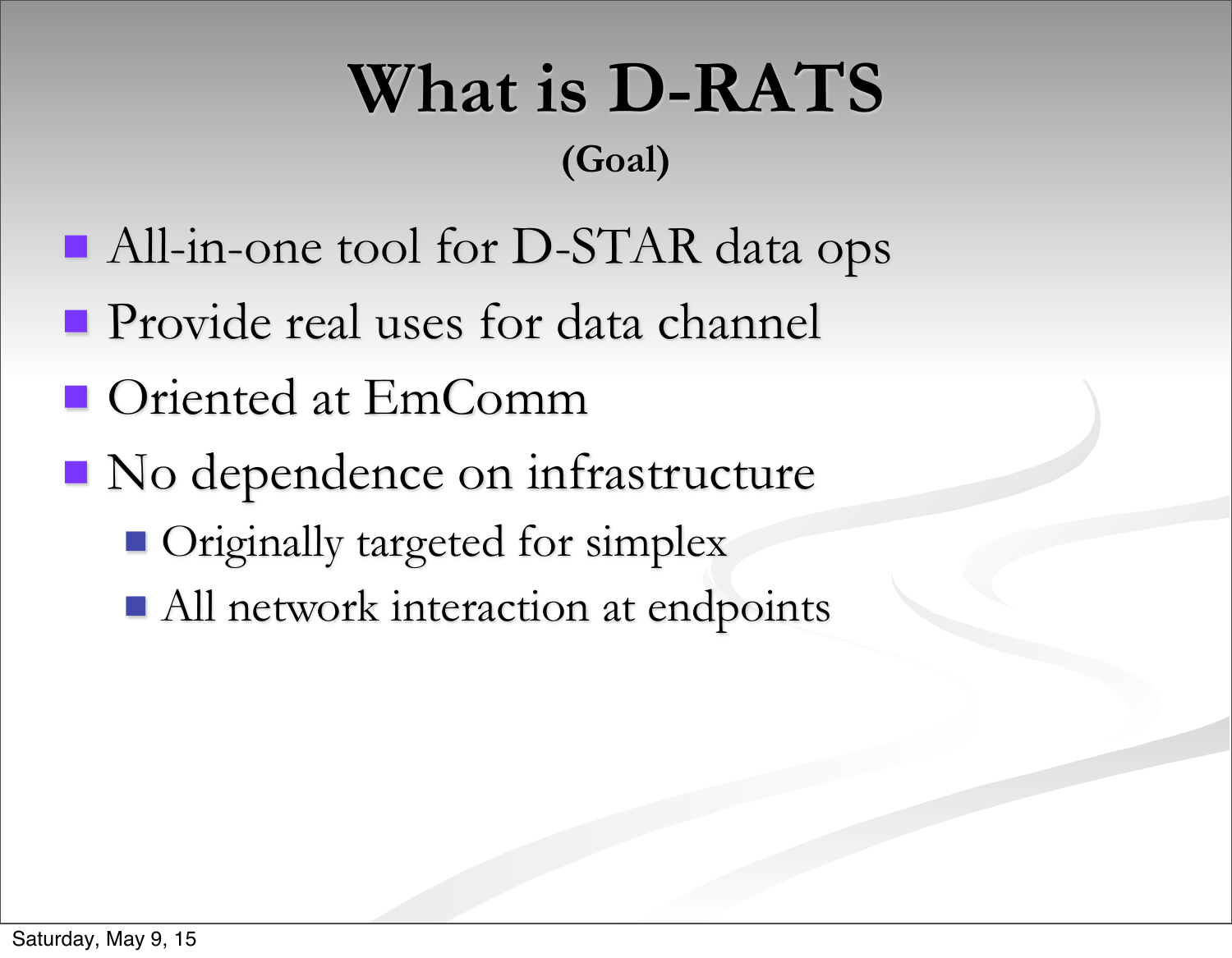## **What is D-RATS?**

#### **(Messaging)**

- **Execute Free-form multicast chat messages** 
	- **Checksum-protected**
	- lack/NAK from remote stations (yet)
- **Structured messages** 
	- Use XML to convey structure and content
	- **II XSL** at the endpoints for presentation
- **Email** gateway
	- Crafted headers for reply and forward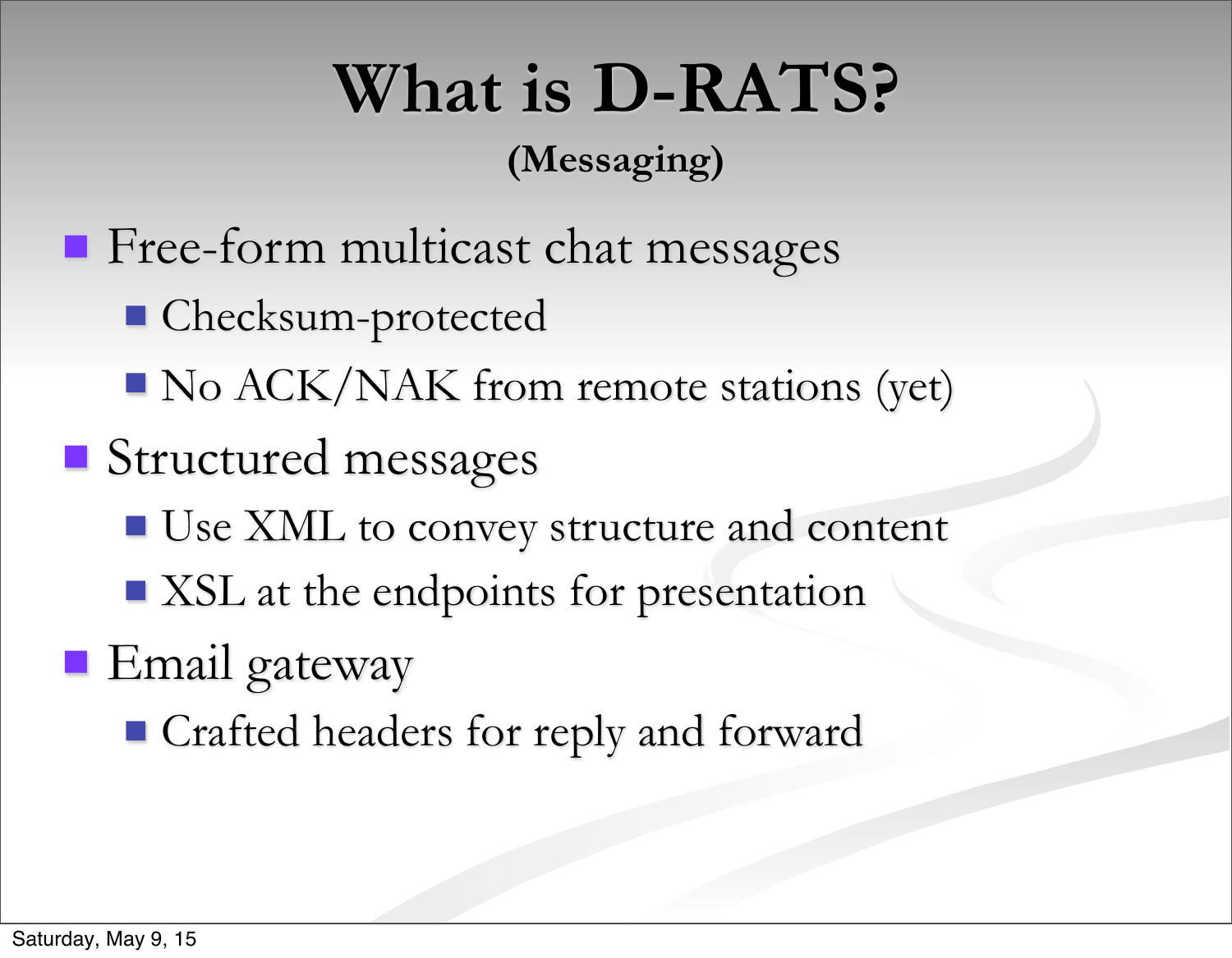### **What is D-RATS?**

**(Files and Images)**

- **E** Arbitrary file transfers with sliding window, compression, and resume
- **E** "File server" for remote retrieval
- **Integrated image resize/resample**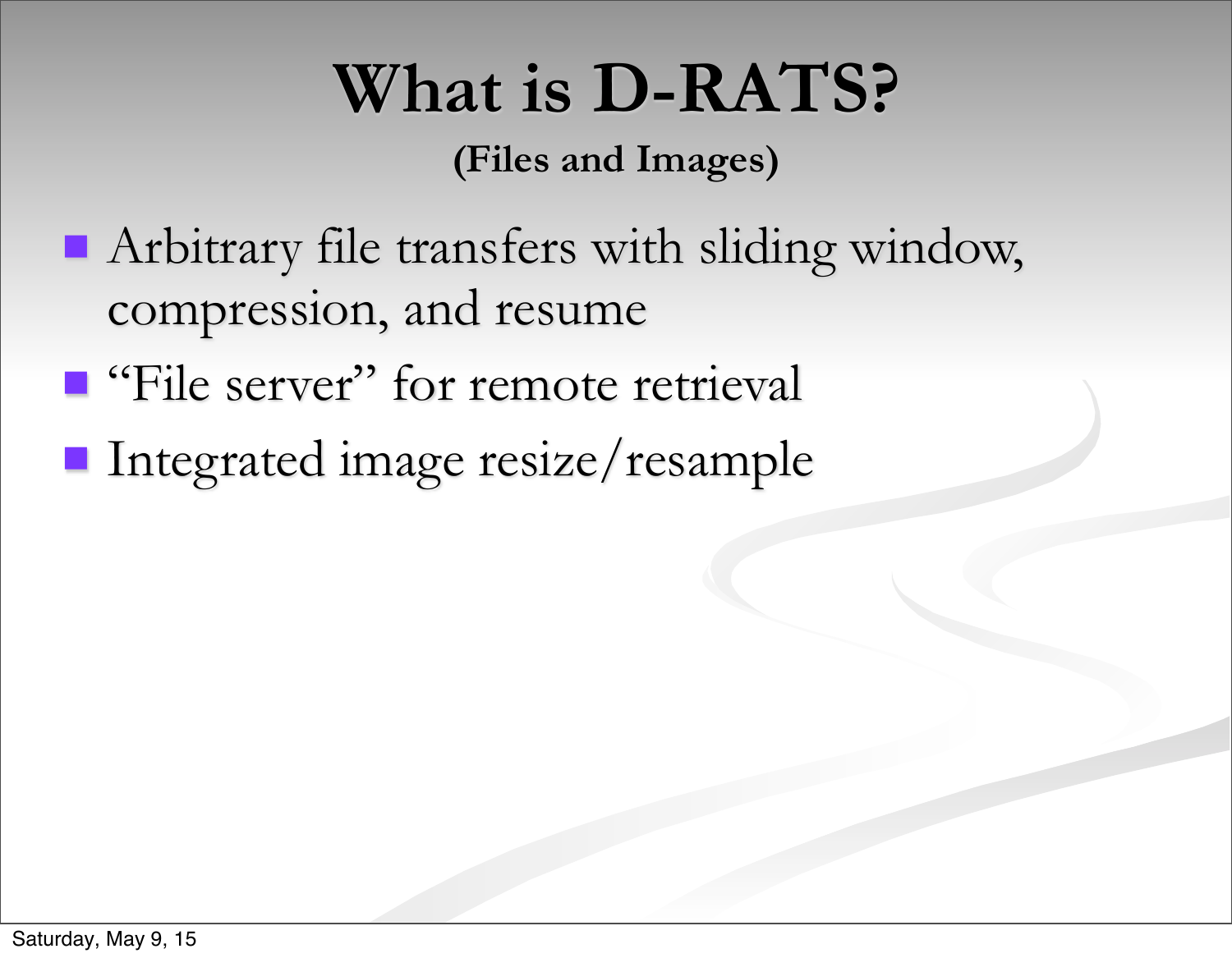### **What is D-RATS?**

**(Positional Awareness)**

- **E** Captures and sends ICOM GPS strings
- **In Distance and direction calculation**
- **I** Integrated map display
- **External GPS to multiplex the port**
- **II** Moving stations updated in real-time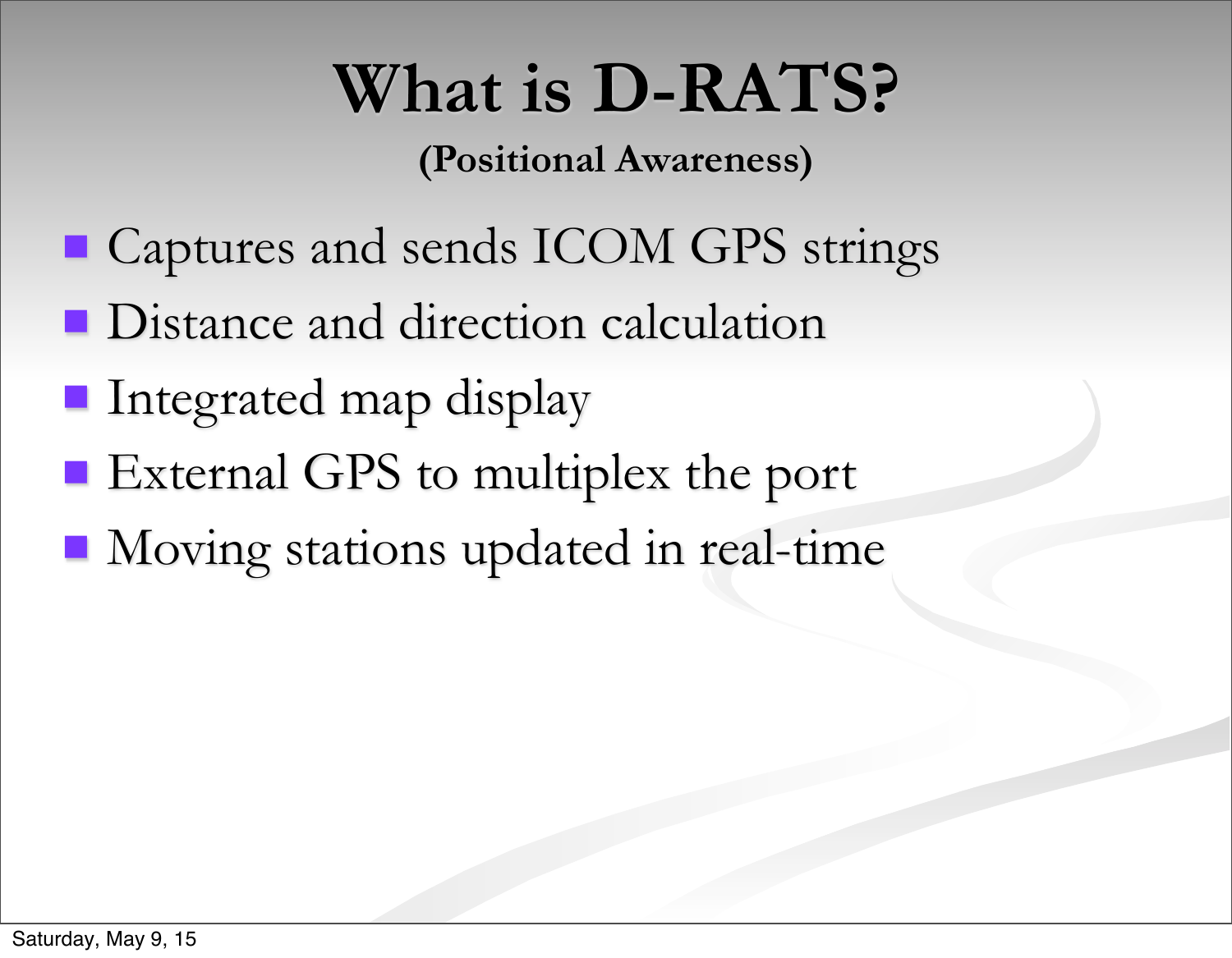#### **What is D-RATS? (Future)**

- Move to more BBS-centric behavior
	- **Email-client-like messaging interface**
	- **EXTP-client-like file transfer interface**
	- **Better event capture and logging**
- **I** Mapping improvements
	- **In Modules for display of various POIs**
	- **Performance**

#### **Usability**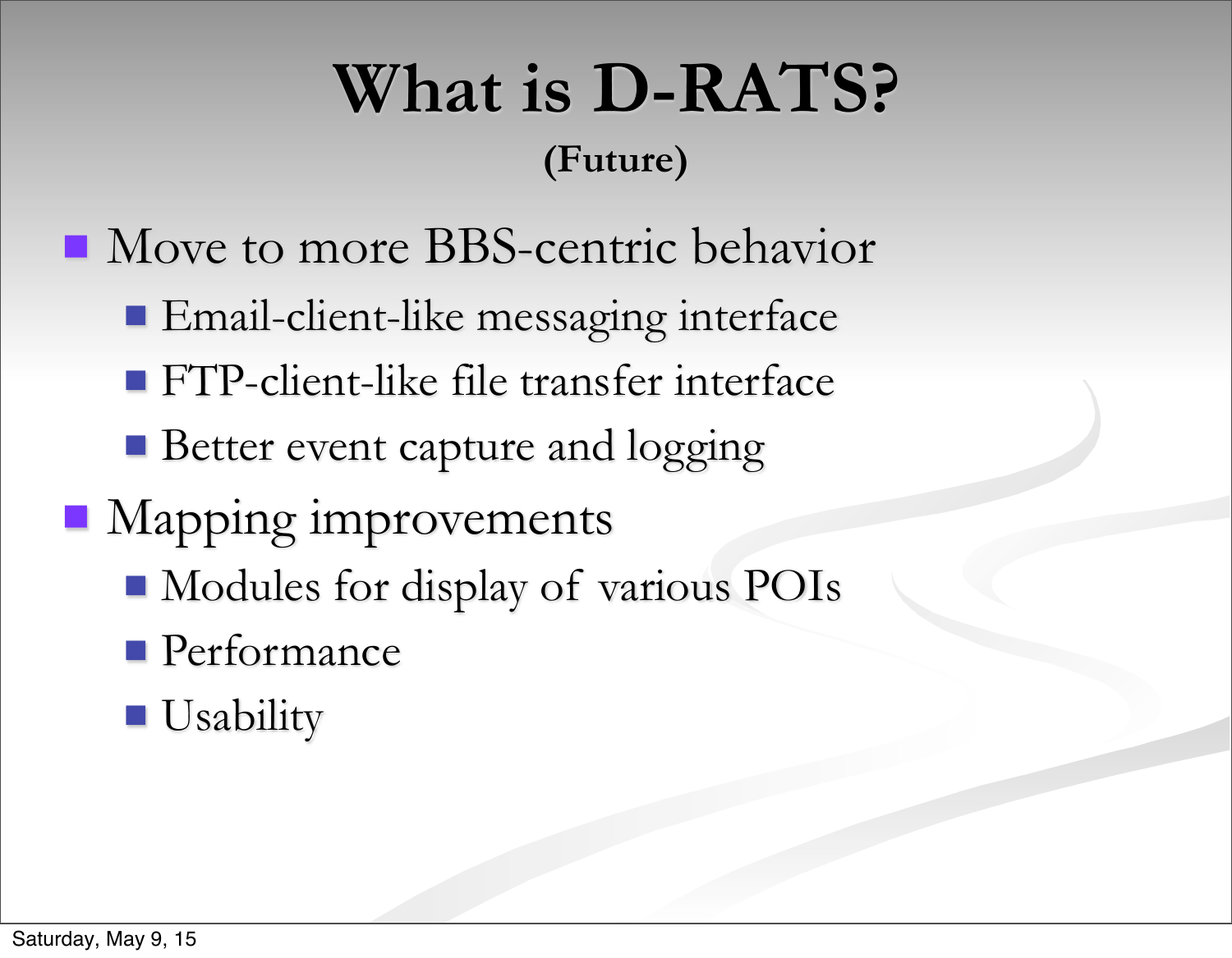### **Implementation**

- Written in Python/GTK
- **Runs on Linux, Mac, and others.**
- **Example 1 Full session stack protocol**
- **I** OpenStreetMap.org for free maps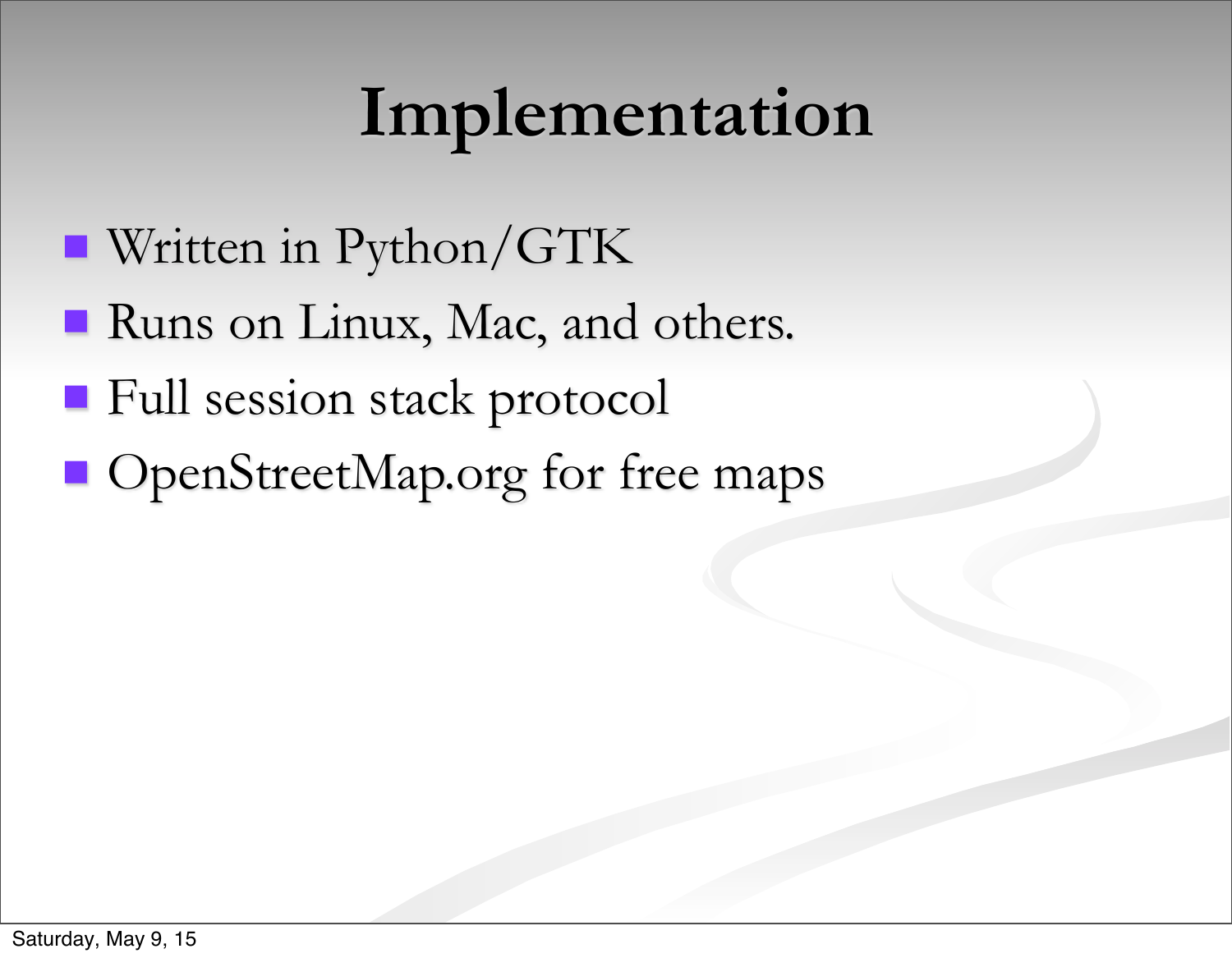#### **References**

**D-RATS Website** ! http://www.d-rats.com **D-RATS Mailing List** ! http://lists.danplanet.com